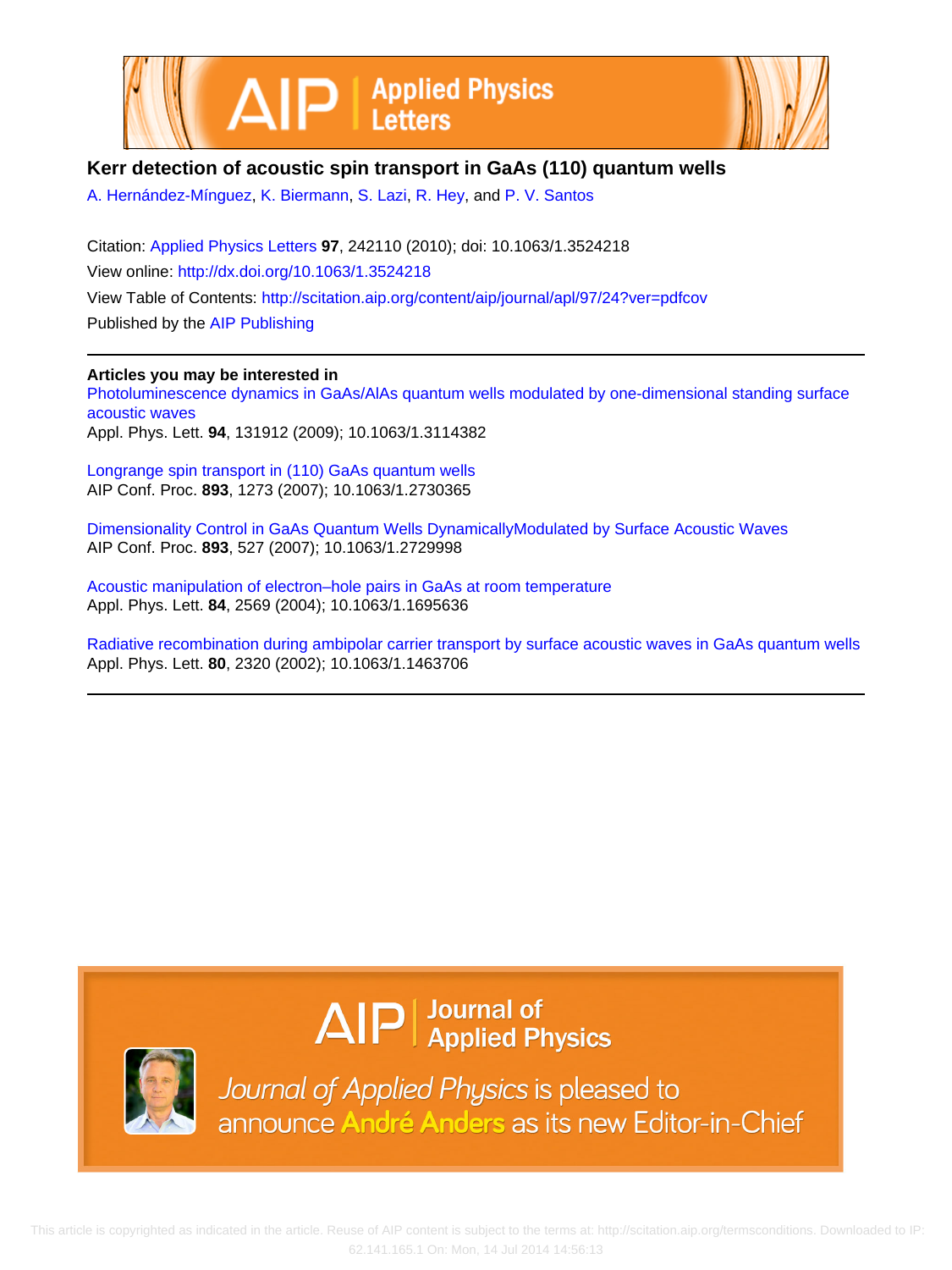## **[Kerr detection of acoustic spin transport in GaAs](http://dx.doi.org/10.1063/1.3524218) (110) quantum wells**

A. Hernández-Mínguez,<sup>a)</sup> K. Biermann, S. Lazić, R. Hey, and P. V. Santos *Paul-Drude-Institut für Festkörkperelektronik, Hausvogteiplatz 5-7, 10117 Berlin, Germany*

(Received 29 September 2010; accepted 12 November 2010; published online 16 December 2010)

Time-resolved Kerr reflectometry (TRKR) is used to investigate the long-range transport of spins by surface acoustic waves in undoped GaAs (110) quantum wells. TRKR measurements under an applied magnetic field demonstrate the coherent precession of the optically generated electron spin during acoustic transport over several micrometers and yield information about the relaxation processes for moving spins. © *2010 American Institute of Physics*. doi[:10.1063/1.3524218](http://dx.doi.org/10.1063/1.3524218)

The moving piezoelectric potential  $\Phi_{SAW}$  created by a surface acoustic wave (SAW) provides an efficient tool for the transport and manipulation of spins in semiconductor quantum wells  $(QWs).<sup>1-3</sup>$  $(QWs).<sup>1-3</sup>$  $(QWs).<sup>1-3</sup>$  These potentials can capture photogenerated electrons and holes in their spatially separated maxima and minima, respectively, thus dramatically increasing the recombination lifetime. The trapped carriers can then be transported with the well-defined SAW velocity  $v_{SAW}$ while maintaining the electron spin coherence over long distances. Long electron spin transport distances require the control of spin scattering mechanisms and, therefore, spin coherence time. The spatial separation of electrons and holes by the SAW field has the beneficial effect of reducing the electron-hole exchange interaction, which is a main spin scattering mechanism in undoped semiconductors [the Bir– Aronov–Pikus (BAP) spin dephasing mechanism].<sup>[1](#page-3-0)</sup> A second important scattering mechanism for moving spins arises from the spin-orbit coupling [the Dyakonov–Perel (DP) spin dephasing<sup>4</sup>], which makes the spin precession angle dependent on the carrier trajectory. Two approaches have been proposed to reduce DP dephasing during acoustic transport in GaAs-based QW structures. The first consists of controlling the electron momentum and spin relaxation processes through mesoscopic confinement of carriers in moving potential dots produced by the interference of two SAW beams.<sup>2</sup> The second, which will be explored here, takes advantage of the special symmetry of GaAs (110) QWs. The latter makes DP spin dephasing processes inoperative for electron spins oriented along the growth axis, reducing also the overall dephasing of spins precessing around an axis lying in the QW plane. $3$ 

Previous investigations of the acoustically induced spin transport in (110) QWs were carried out using optical excitation to generate spin-polarized electron-hole pairs in an undoped QW. The spin density after transport was then detected by analyzing the circular polarization of the photoluminescence (PL) emitted when the carriers are brought to recombine after transport over several tens of micrometers. $2,3$  $2,3$  The PL detection presupposes an efficient radiative recombination of the acoustically transported carriers, which is difficult to achieve in deep transport channels. In addition, the spin information is lost after recombination, thus limiting the use of this technique in many spintronics applications.

In this letter, we demonstrate an alternative approach to detect spins during acoustic transport in GaAs (110) QWs based on spatial- and time-resolved Kerr reflectometry  $(TRKR).<sup>9,10</sup>$  $(TRKR).<sup>9,10</sup>$  $(TRKR).<sup>9,10</sup>$  $(TRKR).<sup>9,10</sup>$  Here, the spins are optically generated using a circularly polarized pump laser pulse focused onto the SAW path (cf. inset of Fig. [1](#page-1-1)). They are then detected during acoustic transport by measuring the change in polarization of a weaker, linearly polarized probe pulse displaced by  $\Delta x$  and delayed by  $\Delta t$  with respect to the pump. An in-plane magnetic field perpendicular to the transport path induces the coherent precession of the spin vector as a function of  $\Delta x$ , thus delivering information about the spin scattering processes. This technique has also been recently successfully applied in spin relaxation studies in moving potential dots in GaAs QWs.<sup>11</sup>

The sample used in the studies consists of a 20 nm thick undoped GaAs  $(110)$  QW with  $Al_{0.15}Ga_{0.85}As$  barriers located 400 nm below the surface. In order to enhance the piezoelectric field, the whole structure was coated with a 424 nm thick piezoelectric ZnO film. The SAW was generated along the  $x \parallel [001]$  surface direction by an interdigital trans-ducer (IDT) (cf. inset of Fig. [1](#page-1-1)) designed for an acoustic wavelength  $\lambda_{SAW} = 5.6 \mu m$ . Attempts have been made to block the acoustic transport and induce the radiative recom-

<span id="page-1-1"></span>

FIG. 1. (Color online) Setup for the detection of acoustic spin transport using TRKR. The IDT launches SAWs propagating along the [001] axis. Spin polarized electrons are excited by a circularly polarized pump beam and detected using a probe beam focused  $\Delta x$  away from the pump.

<span id="page-1-0"></span>a)Electronic mail: alberto@pdi-berlin.de.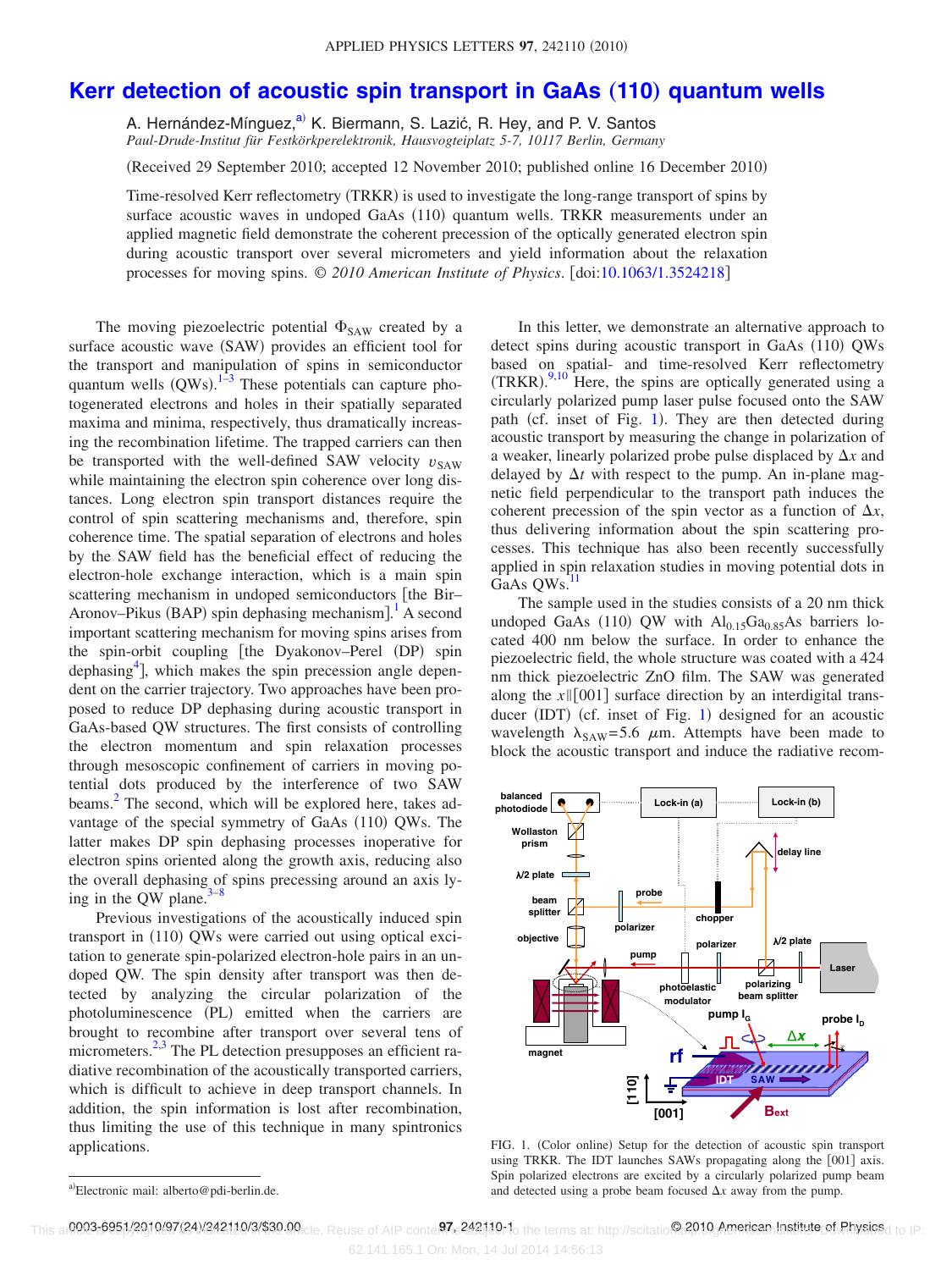bination of the carriers by depositing semitransparent metal stripes to short-circuit  $\Phi_{SAW}$  at the surface.<sup>2</sup> Due to the sample geometry, however, the screening of  $\Phi_{\text{SAW}}$  at the QW plane was not strong enough to induce a PL signal for spin detection.

The experiments were carried out with the sample in a microscope cryostat with an external coil to apply in-plane magnetic fields  $B_{ext}$  up to 0.[1](#page-1-1)5 T (Fig. 1). The output of a tunable Ti:sapphire laser producing 2 ps pulses with a repetition rate of 76 MHz is split into pump and probe beams which are focused at the generation  $(G)$  and detection  $(D)$ points with intensities  $I_G = 100 \mu W$  and  $I_D = 10 \mu W$ , respectively. The pump beam is polarization-modulated using a photoelastic modulator (PEM) operating at 50 kHz and focused under oblique incidence onto a 15  $\mu$ m spot on the sample surface. The linearly polarized probe is focused onto a 10  $\mu$ m spot and can be delayed by up to 5 ns relative to the pump using a 1 m delay line. The change in probe polarization induced by interactions with electron spins is detected by using a  $\lambda/2$ -plate, a Wollaston prism, and a pair of balanced photodetectors whose signal is detected by lock-in amplifiers synchronized with the PEM [lock-in (a)] and an optical chopper on the probe path [lock-in (b)].

The pulsed pump beam creates a high carrier concentration within the illuminated area of the undoped QW, which was probed by measuring the changes  $\delta I_R$  in the probe reflectivity as a function of position and time.<sup>12</sup> All measurements were carried out with the laser energy tuned to the electron heavy-hole exciton ( $\lambda_{hh} \approx 813.1$  nm), and using a SAW generated by applying  $P_{\text{rf}}=20$  dBm to the IDT. In order to discriminate SAW effects from the thermal ones arising from the high  $P_{\text{rf}}$ , the rf and the laser excitations were applied in the form of square pulses at a frequency of  $\sim$ 200 Hz. The optical measurements were then carried out with the rf and optical pulses in-phase (SAW plus thermal effects) and out-of-phase (only thermal effects). Due to the slow thermal relaxation, the temperature is approximately the same in both cases. The latter was estimated to be approximately 53 K from the energetic shifts of the PL lines at the generation point.

The bright areas in the two-dimensional plot for  $\delta I_R$  in Fig.  $2(a)$  $2(a)$  show the spatial-temporal evolution of the carrier density generated by the pump beam under the acoustic field. The high carrier concentration around  $\Delta x=0$  drifts initially slowly along the SAW propagation direction with an average velocity much smaller than the SAW velocity  $v_{\text{SAW}} = \lambda_{\text{SAW}} f_{\text{SAW}} = 2.93 \mu \text{m/ns}$  (dashed line, where  $f_{\text{SAW}}$ = 524 MHz is SAW resonance frequency at the measurement temperature). The low effective carrier velocity is attributed to the screening of the SAW piezoelectric field by the high carrier concentration present after the pump pulse. As a result, only a small fraction of the generated carriers are transported by each of the first SAW cycles following the pump. The carriers trapped in the first few SAW cycles lead to the faint cloud around the dashed line in Fig.  $2(a)$  $2(a)$ . These carriers, however, maintain their spin polarization over long transport distances, as illustrated in Fig.  $2(b)$  $2(b)$ , which displays the normalized TRKR signal  $\delta I_K$  for  $B_{ext}= 65$  mT detected under the same conditions as in Fig.  $2(a)$  $2(a)$ . The clear oscillations in  $\delta I_K$  following the  $v_{\text{SAW}}$ -line are attributed to the precession of the photoexcited electron spins moving with

<span id="page-2-0"></span>

FIG. 2. (Color online) (a) Reflectivity  $(\delta I_R)$  and (b) Kerr signal  $(\delta I_K)$  as a function of the delay time  $(\Delta t)$  and distance  $(\Delta x)$  between pump and probe pulses under a magnetic field  $B_{ext}= 65$  mT and a SAW power  $P_{rf}$  $= 20$  dBm. The dashed line has a slope equal to the SAW velocity  $v_{SAW}$ .

In order to extract quantitative information from the spatial-temporal plots (cf. Fig. [2](#page-2-0)), Fig. [3](#page-2-1) displays profiles for  $\delta I_K$  recorded along the dashed (circles) and dot-dashed (squares) lines in Fig.  $2(b)$  $2(b)$ , in the presence (open symbols) and absence (solid symbols) of a magnetic field  $B_{\text{ext}}$ = 65 mT. The lines were obtained by fitting the measured data to the expected spin dynamics during Larmor precession under a transverse magnetic field  $B_{ext}$  given by

<span id="page-2-2"></span>
$$
\delta I_K \propto \exp\left(-\frac{\Delta t}{T_2^*}\right)\cos(2\pi\nu_L\Delta t), \quad \nu_L = \frac{g\mu_B}{h}B_{\text{ext}},\tag{1}
$$

<span id="page-2-1"></span>where *g* is the *g*-factor,  $\mu_B$  the Bohr magneton, *h* the Planck's constant,  $\nu_L$  the precession frequency, and  $T_2^*$  the



This article ware around the magnetic field *Bexticle*. Reuse of AIP content is subject to subject to add along the SAW path (circless from Fig. 2(a) wnloaded to IP: FIG. 3. (Color online) TRKR signal  $\delta I_K$  at  $\Delta x = 0$  in the absence of SAW (squares) and in the presence of a SAW [circles, measured along the dashed line in Fig.  $2(b)$ ]. The solid and open symbols were measured for  $B<sub>ext</sub> = 0$  and 65 mT, respectively. The lines are fits of Eq.  $(1)$  $(1)$  $(1)$  to the data. The inset shows the corresponding time-resolved reflectivity  $\delta I_R$  obtained at  $\Delta x=0$  without SAWs (squares) and along the SAW path [circles, from Fig.  $2(a)$ ].